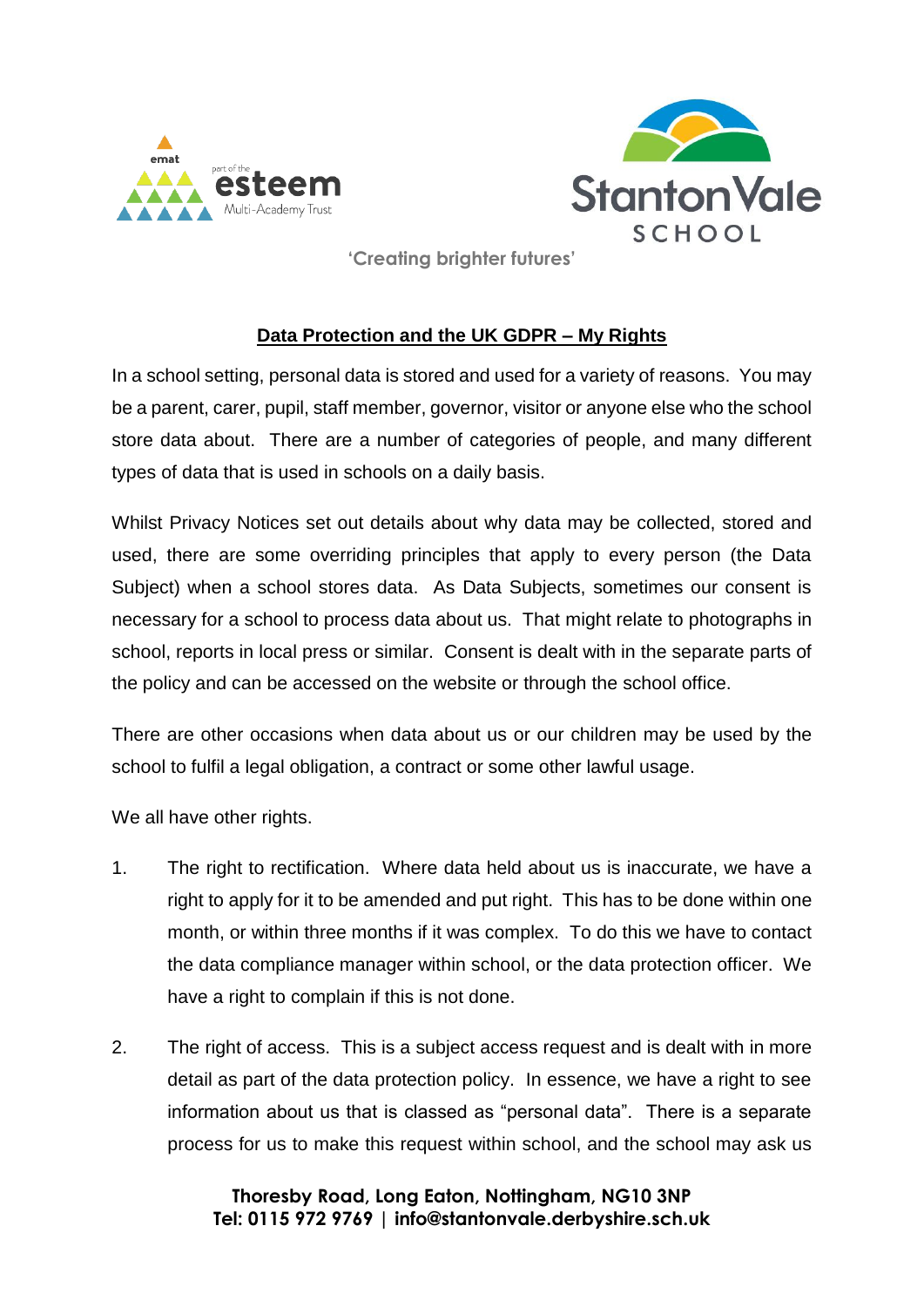to clarify or be more specific about what kind of data we are asking for if there is a lot of it. Again, there is a one month timeframe for this that can be extended for three months in complex cases.

- 3. We have a right to erasure. This means that in certain circumstances we can ask for data about us to be permanently deleted. However, this can be limited if the data needs to be kept for some official or lawful purpose. The right to erasure sometimes occurs if we withdraw consent to a process.
- 4. We sometimes have the right to restrict processing. If we believe that data is inaccurate, and we have asked for it to be erased, we can ask the data processor and controller to stop any processing until the investigation into erasure or amendment has taken place.
- 5. There is also the right to data portability, this has little bearing in the school setting. Transfer of data for pupils is regulated by guidance from the Department for Education. Data about staff is part of HMRC contractual obligations. Data portability would usually apply to things like utility companies or bank accounts.
- 6. Individuals also have the right to object to personal data being used for marketing. Again, in the school setting this is likely to be very limited as the only marketing tends to be limited to school fetes, fairs and plays. Schools and academy trusts should not be sharing data with commercial third party entities to enable direct marketing of individuals. If this was the case, then an individual could object and ensure that the data was no longer used for that purpose.
- 7. As individuals we also have the right to ask that decisions are made about us on the basis of our data, rather than by an automated process. Again, any application of this in schools would be extremely limited. This tends to be regarding situations such as reference agency checks for loans and mortgages for example.

These rights are important and sit alongside the school or trust's legal obligations to manage our data properly.

> **Thoresby Road, Long Eaton, Nottingham, NG10 3NP Tel: 0115 972 9769 | info@stantonvale.derbyshire.sch.uk**